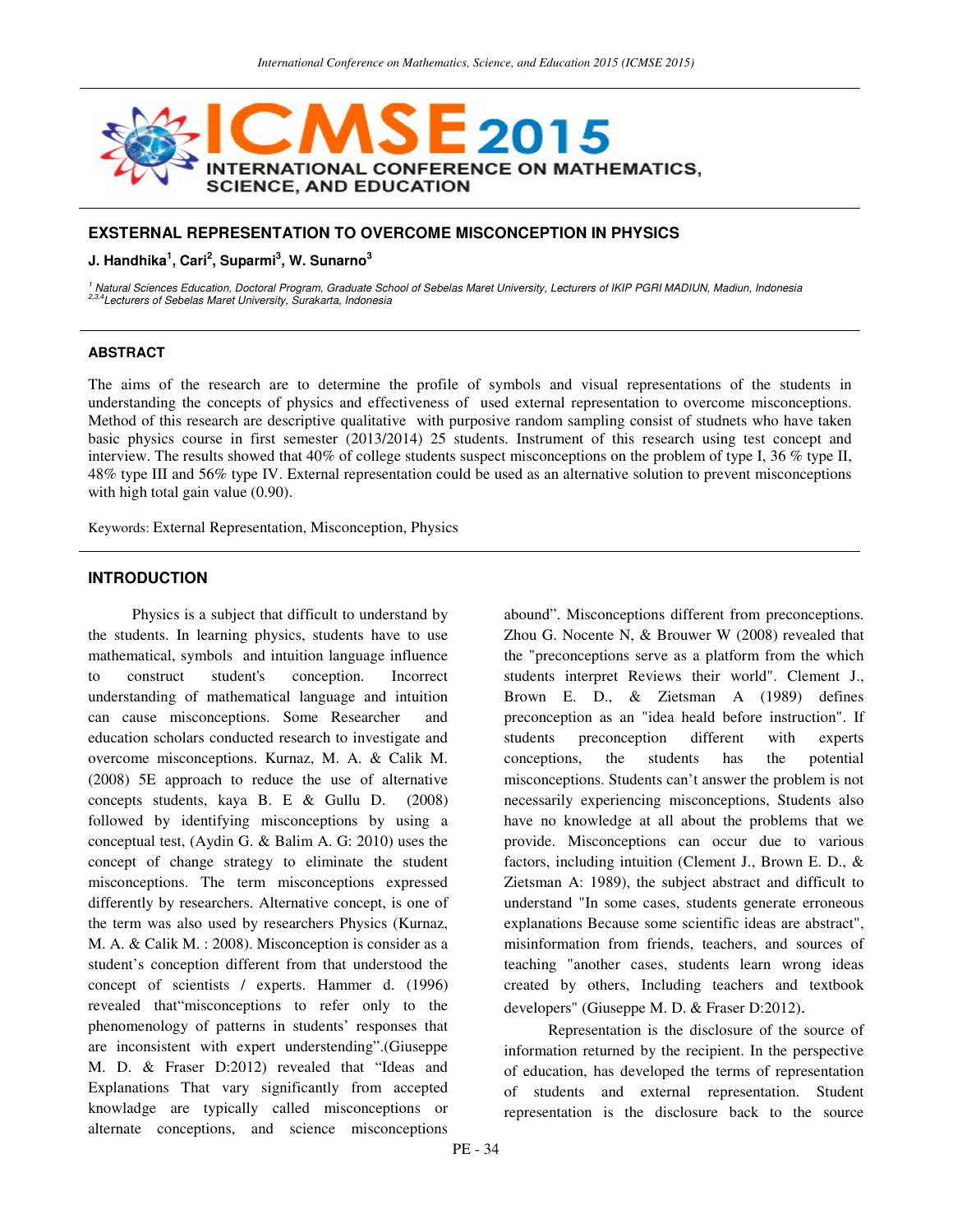received by the students, exsternal representation is the representation given by the lecturers to the students to help students reflect back the information obtained. Cox R. J & Jones W. B. (2012). Tsui Y. C. & Treagust F. D. (2003). External repesentation is a presentation of information from the lecturer to the students (**Figure 1**).



**Figure 1.** External Representation and Students Reprsentation

In the kinematics and dynamics lessons, students have difficulty in represent visual and symbols information. Representation difference between the two can bring cognitive conflict for students. (Lee et al, 2003) in Lee G. & Yi J. (2013) clarify the definition of cognitive conflict, cognitive conflict is the basis of a wrong perception that gives the difference between a person's cognitive structure and the environment (external information) or between components of a person's cognitive structures (ie conception of man, belief, substructures, etc., which is part of the cognitive structure). If the cognitive conflict experienced by students are not treated properly, it will potentially bring up misconceptions.

In this research, will be profiled four examples of symbols and mathematical representation in the process of learning the basic physics (kinematics and dynamics ), which can cause cognitive conflict within the student. With good treatment of cognitive conflicts, problems arise can reduce and improve understanding of the students conception. The information from this research are expected to be used as a reference for lecturers / teachers to modify the learning process, by promoting the provision of cognitive conflict through the strengthening of external representation.

# **METHODS**

This research was conducted in IKIP PGRI MADIUN Samples in this research are students of first semester who take a course of basic physics (25 Students). Method of This research are descriptive qualitative. Method of data collection in this research is test understanding concept and interview.

### **RESULTS AND DISCUSSION**

**First Issues.** Student representation provided information that there are students who have misconceptions. Here is presented a representation of students on the subject of kinematics and dynamics (Table 1).

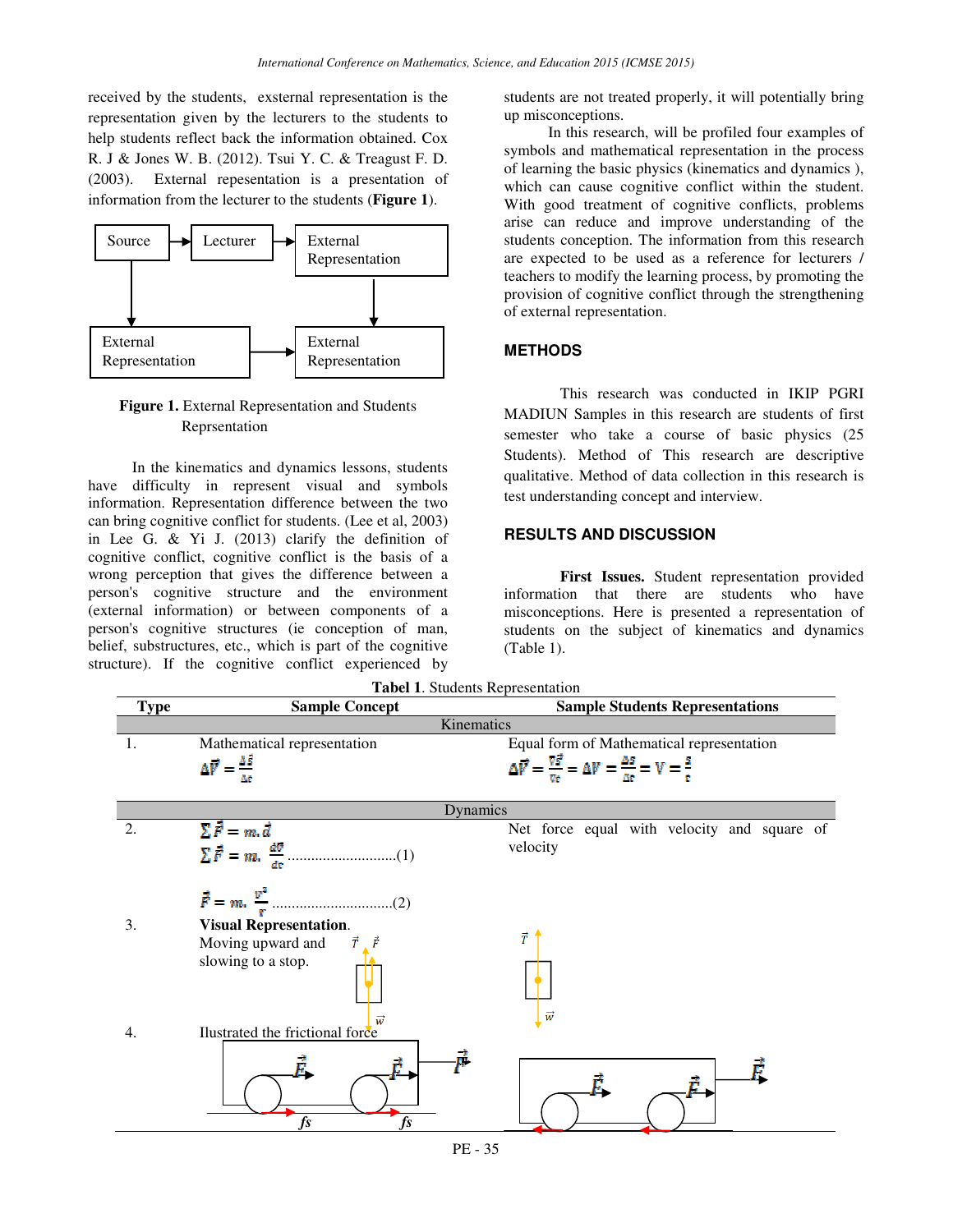alternative Solutions. On the first issue, the student can't distinguish similarities speed and velocity, and mathematical symbols presented. Displacement is a change in position, which changes in physics finite symbolized in  $($  $\Delta$ ). In addition to reading representation of a symbol, a visual representation in the form of graphs and essential questions can be used to enhance the student's understanding. Graph relationship between two variables will help students understand the issue (**Figure 1**).

.



**Figure 1**. Virtual Exsternal Representation of Velocity (Dispalcement vs time)

With the external representation of the graph (**Figure 1**), the representation of students who answered  $V = \frac{3}{4}$  will experience cognitive conflict, when  $s = 0$  and  $t = 0$  or  $t =$ 0. Graphically they can show a specific coordinate, but when substituted value produces Infinity. Students will reflect back the answer. The concept of instantaneous velocity needs to be instilled in students. That the concept of using the instantaneous speed limit where t is close to zero, it does not mean  $\nabla t = 0$ . From this definition it is clear that physically or mathematically  $\nabla t$ value should not be zero.



**Figure 2b**. Correct External Representation



**Figure 2c**. Correct External Representation

On the second issue, of course, students are also confused. The right external representation can help students draw conclusions. On this issue, without due attention to the graphical representation of variables and concepts can produce a wrong conception. In equation (1) if we assume  $\vec{F} \approx d\vec{v}$ ,  $\vec{F} \approx \Delta \vec{v}$ , Vt of course is not appropriate. As we know, the value  $\frac{d}{dx}$  may not be equal to zero, because the symbol of the changes in invinite time. If students can not read this symbol will display two graphical representation (**Figure 2a**). Emphasis needs to be given an understanding of mathematical language in teaching physics.

Impulses also reinforces that (**Figure 2a**) is not proper, where  $I = \vec{F} \cdot \Delta t$ , despite the magnitude of  $\Delta \vec{v}$  the impulse, but the value $\Delta t$  must exist. On the third issue, an example of the external representation of the lecturer is needed, the depiction of the vector is longer for values greater force is necessary, but also need identification how many forces acting. Giving the right external representations can help students understand the concept.

On the fourth issue, accuracy factors influence in ilustrated the frictional force. Students ilustrated frictional forces swipe left, assuming conception frictional force opposite to the direction of force, because the direction of the force to the right, so the direction of the frictional forces to the left. For students who understand the concept, that the wheels are spinning in the down position, the wheels and the floor when the interaction occurred, it would seem that the direction of the friction force to the right, because the direction of the force to the left, even if the object is moving to the right. It should also be emphasized that the direction of the force is not is not always in line with a velocity. Lecturers can also use a simple media, to make a circle and describe the force on a spinning wheel (**Figure 3**).



**Figure 3**. The force on a spinning wheel By using the external representation more detail, can help students understand concepts and solve problems of